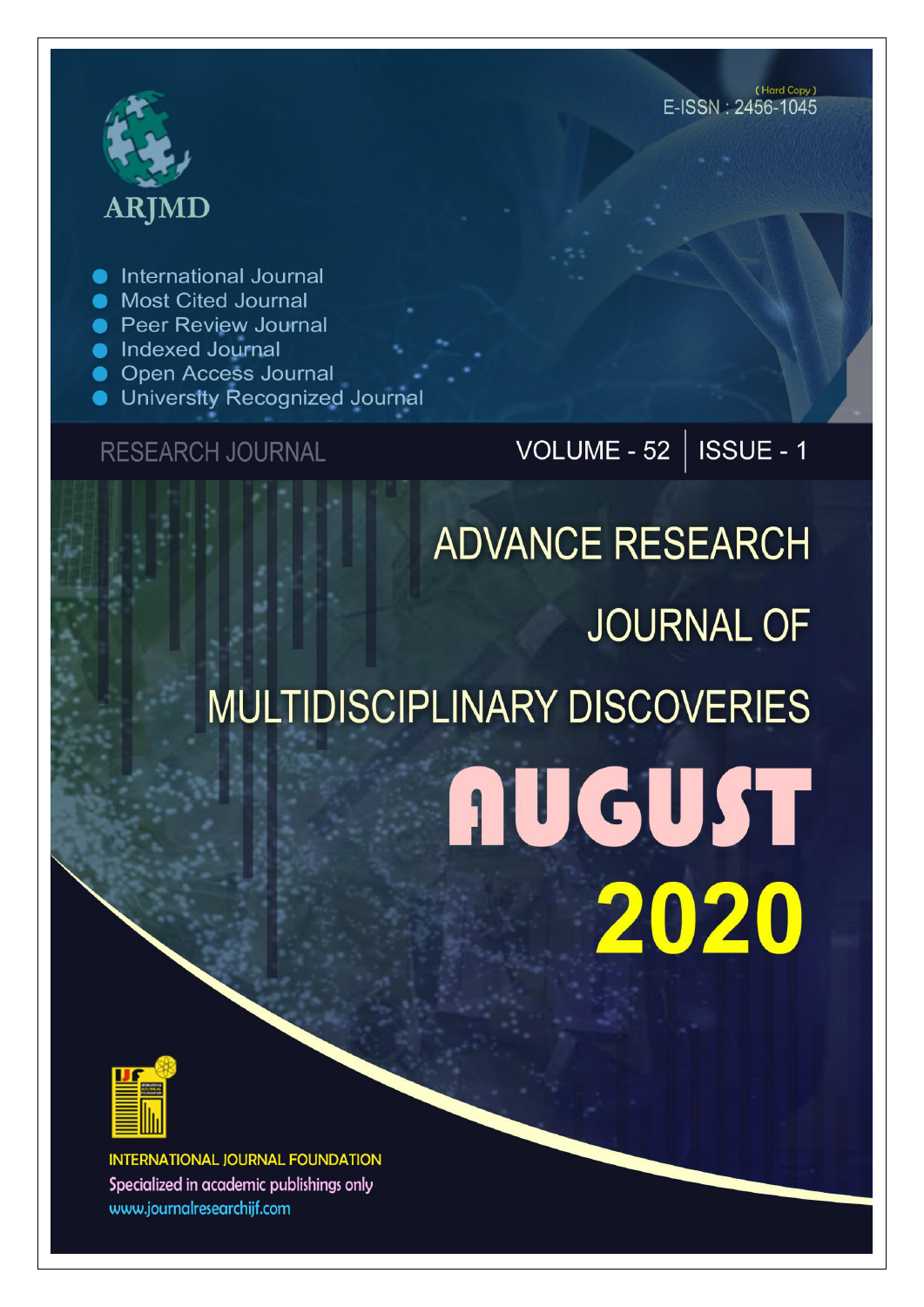**ADVANCE RESEARCH JOURNAL OF MULTIDISCIPLINARY DISCOVERIES I Vol.52 I Issue-1 I Chapter-2** E-ISSN : 2456-1045



## **Knowledge and Practice of Lab Technicians regarding Universal Work Precaution in a Tertiary Care Centre**

#### **ORIGINAL RESEARCH ARTICLE NAME OF THE AUTHOR'S**

**ISSN :** 2456-1045 (Online) **ICV Impact Value:** 72.30 **GIF- Impact Factor:** 5.188 **IPI Impact Factor:** 3.54 **Publishing Copyright** @ International Journal Foundation **Article Code:** MDS-V52-I1-C2-AUG-2020 **Category :** MEDICAL SCIENCE **Volume :** 52.0 (AUGUST-2020 EDITION ) **Issue:** 1(One) **Chapter** : 2 (Two) **Page :** 08-10 **Journal URL:** www.journalresearchijf.com **Paper Received:** 11.10.2020 **Paper Accepted:** 21.10.2020 **Date of Publication:** 10-11-2020 **Doi No.**[:10.5281/zenodo.4267607](https://doi.org/10.5281/zenodo.4267607
)

**<sup>1</sup>Dr. Sheel Thorat <sup>2</sup>Dr. Madhur Gupta <sup>3</sup>Dr. Madhura Wasnik\***

*<sup>1</sup>Assistant lecturer atBiochemistry department of NKP Salve institute of medical sciences and research cente, Nagpur, Maharashtra, India.*

*<sup>2</sup>Professor and Head of the department of Biochemistry department at NKP Salve institute of medical sciences and research center. Nagpur, Maharashtra, India*

*<sup>3</sup>Alumni of NKP Salve institute of medical sciences and research center. Nagpur, Maharashtra, India*

#### **ABSTRACT**

**Introduction-**The workers in laboratories are faced with many occupational risks and hazards as they are exposed to many pathogens and his or her health may be severely affected if adequate preventive or protective measures are not taken. They handle blood or any biological sample and maybe at risk for accidental injury or exposure.

**Aim and Objectives-**To study about knowledge and practice of lab technicians regarding universal work precaution. This study was conducted at our tertiary centre at N.K.P. Salve Institute of Medical Sciences & Research Centre and Lata Mangeshkar Hospital Digdoh Hills, Hingna Road, Nagpur between March 2020 to June 2020.

**Materials and Methods-**45 participants had filled the study questionnaire comprising of 10 questions each with response rate of 94%.

**Result-** Our study was successful as majority of technicians were aware and followed universal work precautions diligently.

**Conclusion-**We concluded from the study that technicians were well aware of universal work precautions and if given proper training in regard to universal work precaution in the form of CME and by providing them books that encapsulate the above topic they will be more benefitted.

**KEYWORDS:** occupational risks, questionnaire, CME, hazard, pathogens, tertiary centre.

#### CITATION OF THE ARTICLE

同类原

**Thorat S., Gupta M., Wasnik M.** (2020) Knowledge and Practice of Lab Technicians regarding Universal Work Precaution in a Tertiary Care Centre. ; *Advance Research Journal of Multidisciplinary Discoveries;* 52(2) pp. 08- 10

*\* Corresponding Author*

Open access, Peer-reviewed and Indexed journal (www.journalresearchijf.com) Page |8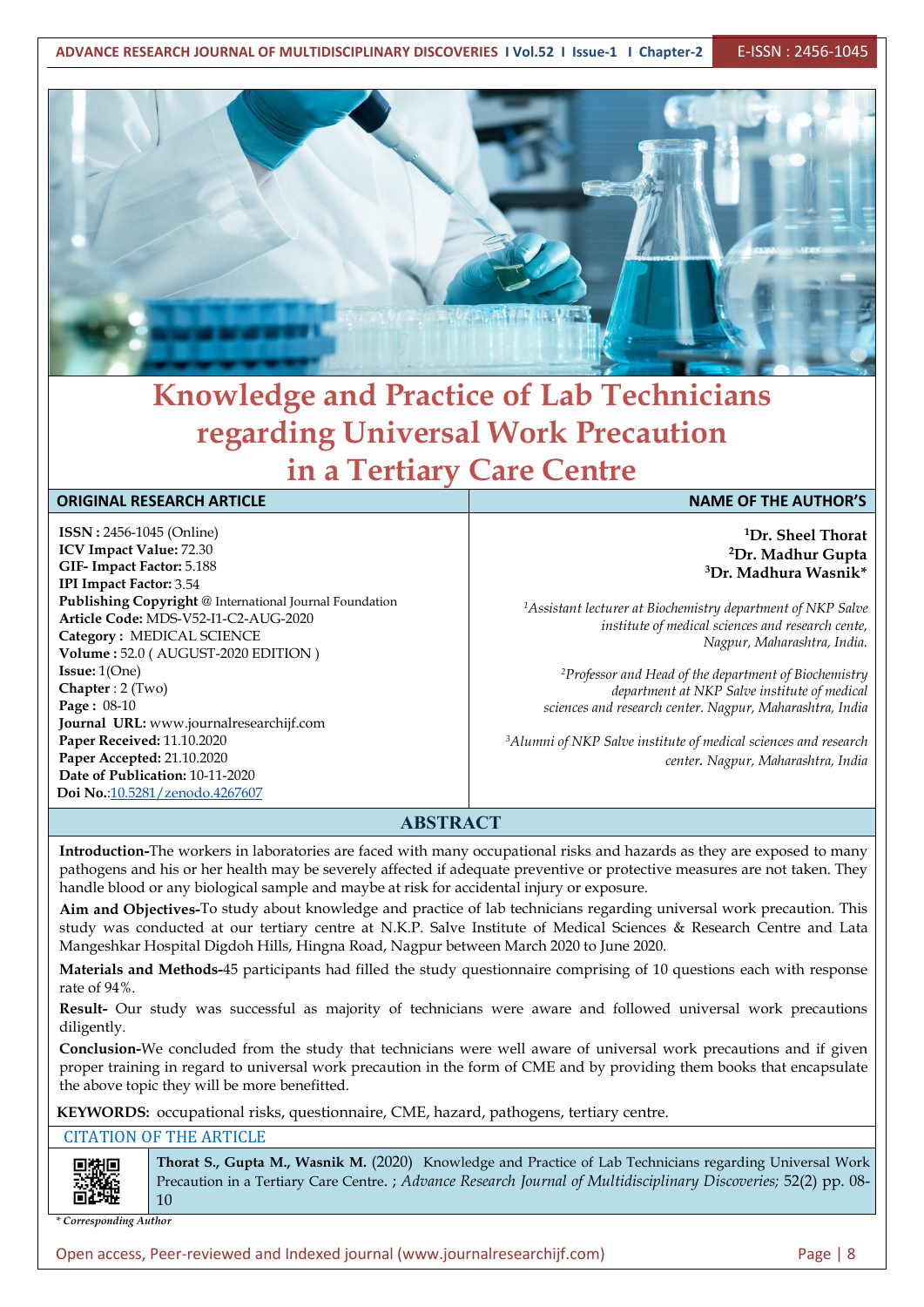#### **I. INTRODUCTION**

Biosafety is important concern especially in developing countries where Standard operating procedures [SOPS] are lacking. There are different sources and actions in labs that can lead to biological and chemical hazards including exposure to aerosols, spills, splashes, acid, needle prick, cuts from sharp objects. Biosafety during work and handling laboratory materials is important for prevention of laboratory acquired infection<sup>[1]</sup> Without laboratory **1998** Internal standard precautions and proper training of hospital staff the lab environment can be hazardous<sup>[2]</sup>. Cata she Although awareness among health workers in potential hazards in lab was included in question 7, developed countries is increasing the situation is quite different in developing countries<sup>[3]</sup>. The lack of  $8^{\text{th}}$  question knowledge of biosafety issues leads to improper handling and practice during sample collection processing and discarding potentially exposing staff to<br>pathogens<sup>[4]</sup>. Further more such practices reduce the<br>quality of laboratory services. Previous reports in<br>developing countries showed poor awareness and pathogens<sup>[4]</sup>. Further more such practices reduce the  $\sum_{n=1}^{\infty}$  similarizes quality of laboratory services. Previous reports in developing countries showed poor awareness and practices of biosafety<sup>[5]</sup>. Ours is a tertiary level centre  $\sum_{n=1}^{\infty}$  was extend practices of biosarity<sup>rs)</sup>. Ours is a teruary level centre<br>and due to large number of patients in our hospital we<br>want our technicians to be experts in knowledge and<br>practice of universal safety as they are exposed to want our technicians to be experts in knowledge and practice of universal safety as they are exposed to many infectious materials. Studies on this subject are conducted are very less so we decided to conduct this particular study .<br>  $\overrightarrow{E}$  METHODS conducted are very less so we decided to conduct this particular study .

#### **II. METHODS**

A descriptional cross sectional study was<br>ucted among all lab staff (n=45) who were<br>lved in processing laboratory samples. They<br>expected the processing laboratory samples. They<br>vieldge was tested by improving their vision conducted among all lab staff (n=45) who were involved in processing laboratory samples. They were also scored on biohazards and biosafety. Their  $\frac{126}{5}$  - 120 knowledge was tested by improving their vision  $\frac{120}{120}$ <br>concerning this subject as knowledge of universal  $\frac{120}{120}$  km  $\frac{120}{17.3}$  377. 377. 100 concerning this subject as knowledge of universal work precaution is responsibility of all doctors, lab technicians, management and administrators of the  $\leq$  80 institution.

Central pathology lab of NKP SIMS and RC was chosen where large number of technicians work and a  $\frac{40}{40}$ questionnaire of 10 questions on the above subject was given to them after taking consent . All technicians answered to the questionnaire given. All returned Questionnaire were analyzed in computer using Epi- $\frac{0}{\alpha}$ Info software.

#### **III. DATA**

Collected between march-june 2020 using self administered semi structured questionnaire. We distributed the questionnaire to the participants, collected necessary data and reviewed the completed questionnaire. Informed consent was obtained from all the participants. Closed ended questions were given to them. 45 lab technicians were included in the study.

The questionnaire was first tested on 5 respondents who were not included in the study and necessary changes were made. Question 1 and 2 included lab safety outside lab and about the protective clothing.

Question 3 and 4 included physical hazards and knowledge about causes of fire in lab, next question included what things are included in PPEs.

Their theoretical assessment was done by question 6 and 9 which was regarding material safety data sheet. Whether all specimens should be treated as whether they experienced torn gloves was included in 8 th question and training of fire extinguisher was included in question 10 th .

One questionnaire included all the answers was given. The questionnaire was developed on available guidelines, standard practices and also based on literature .The items included handling of infectious wastes and managing of contaminated waste. Data was entered in an excel sheet.

Each correct answer was given 1 point and o for wrong answer or I don't know answer. The total score on 0 to 10 was calculation of percentage who answered correctly was derived. 77.3% answered Q1,Q2,Q3 correctly, 100%answered Q4 correctly,86.4% answered Q5 correctly,68.2% answered Q6 correctly.,18.2 % answeredQ7 correctly ,90.9% answered Q8 correctly ,correct response for Q9 was by 77.3 %. After that statistical analysis is done.



#### **IV. STATISTICAL ANALYSIS**

Result-The Results were very promising and most of the technicians were well aware of the practices regarding universal work precaution as seen above .